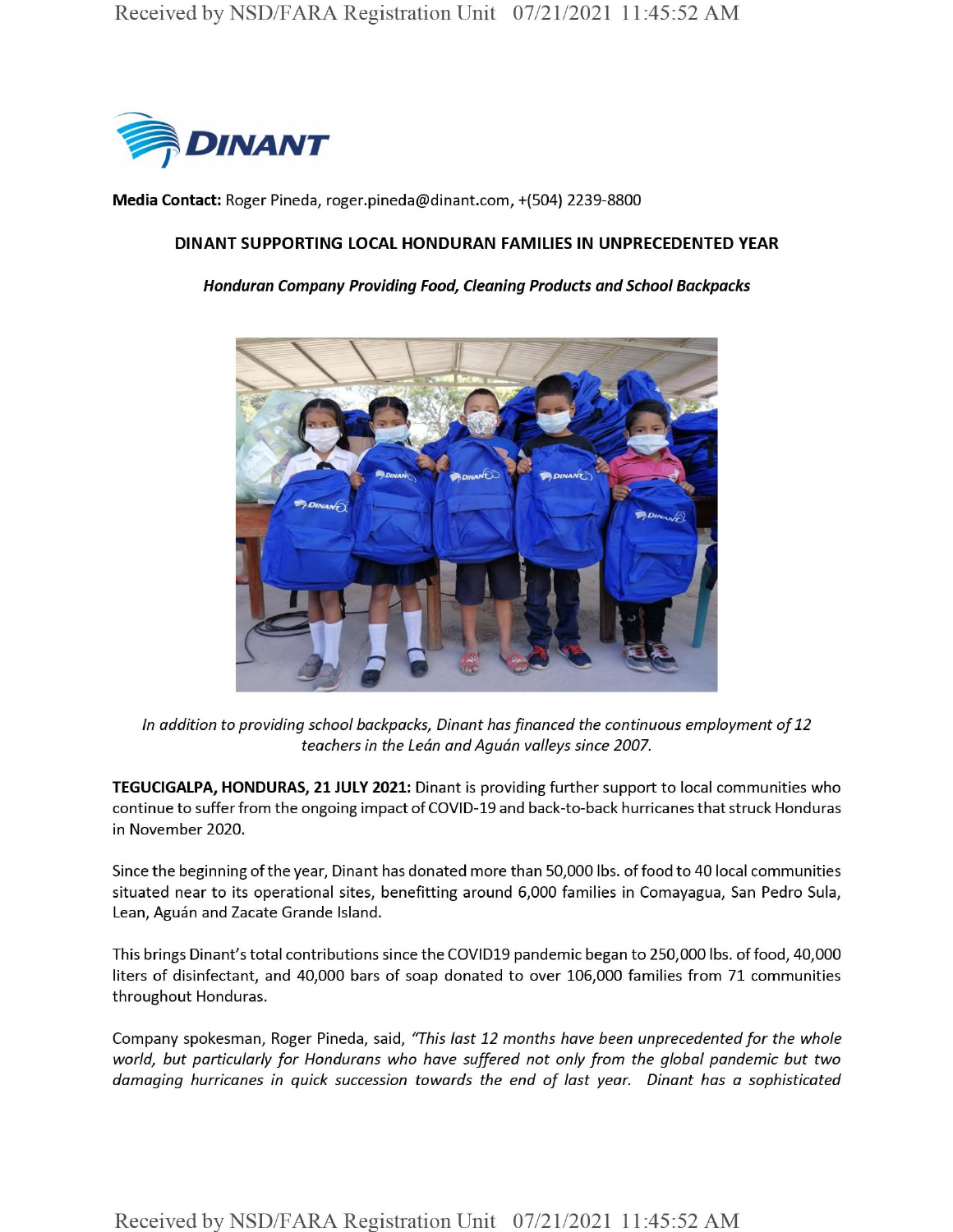*Community Engagement Program, and I am pleased that we have been able to prioritize supportfor local people who have been most impacted by COVID-19 and the natural disasters."*

In addition to the donations of food and cleaning products, Dinant has provided 600 elementary school children with educational kits to support their return to school. Containing backpacks, notebooks, pencils and other school supplies, the kits were delivered to nine schools located in the communities of Comayagua and the Island of Zacate Grande.

Mr. Pineda continued, *"Dinant is proud to support our local schools. In addition to providing supplies, since 2007 we havefinanced the employment of 12 elementary and high school teachers in the Lean and Aguan valleys, providing direct education to over 4,200 children since the program began."*

## *About Corporacion Dinant*

Dinant is a family-owned consumer products manufacturer founded in Honduras in 1960. Its products are sold across Central America and the Dominican Republic. For 60 years, Dinant has been enhancing the lives of many people in neighboring local communities by creating thousands of well-paid sustainable jobs with compensation levels well above the national minimum wage, and by significantly improving the skills, education and general health of the workforce. Dinant's operations directly employ 7,200 people who in turn support approximately 22,000 family members - as well as many thousands of contractors, vendors and suppliers who depend on Dinant.

This material is distributed by Tricuro LLC on behalf of Corporación Dinant. Additional information is available at the Department of Justice, Washington, D.C.

**\*\*\* END \*\*\***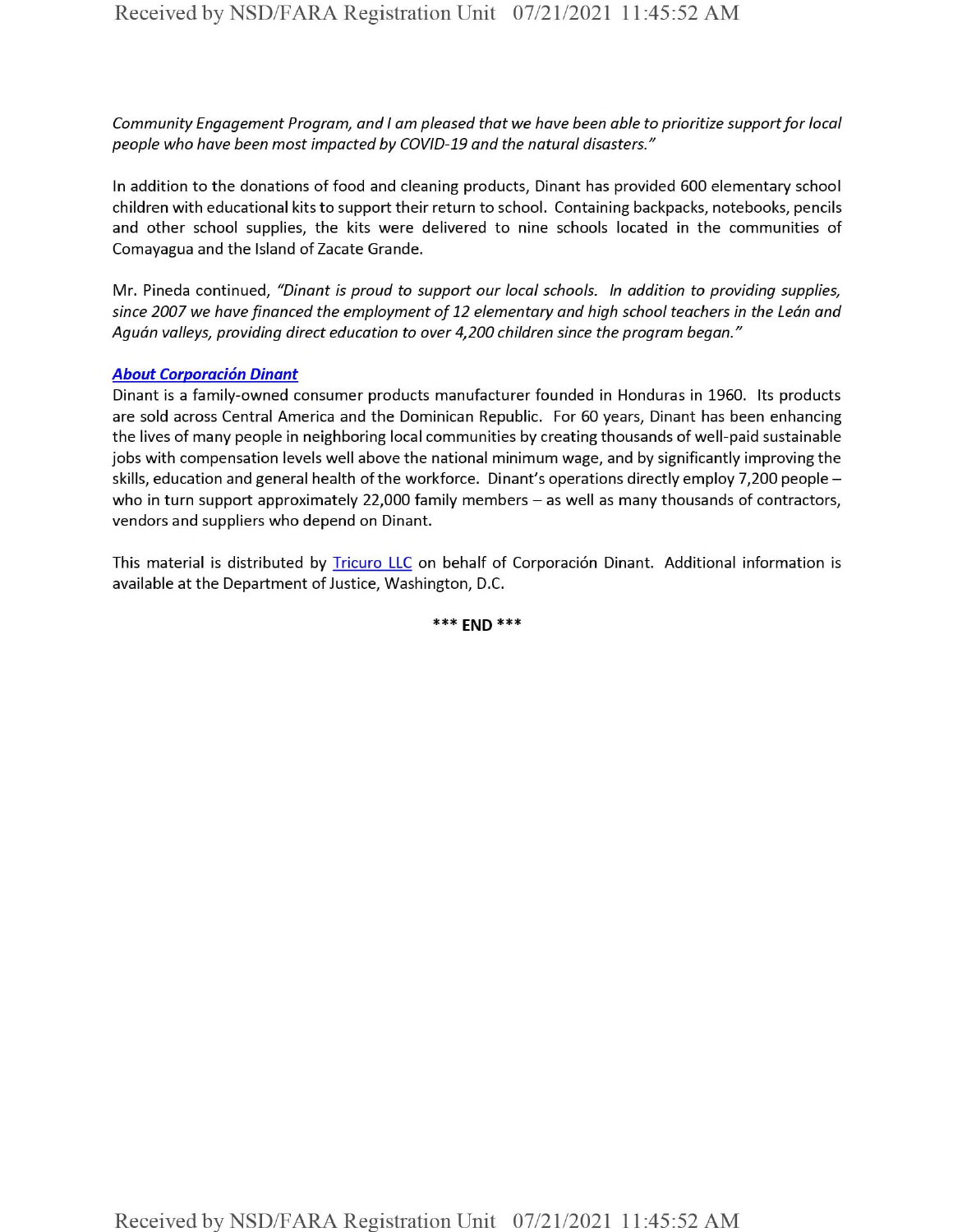

**Contacto de Prensa:** Roger Pineda, roger.pineda@dinant.com, +(504) 2239-8800

# **DlNANT APOYA A FAMILIAS LOCALES HONDURENAS EN UN ANO SIN PRECEDENTES**

### *Empresa Hondureha Provee Alimentos, Productos de Limpieza y Mochilas Escolares*



*Ademas de proveer mochilas escolares, Dinant hafinanciado el empleo continuo a 12 docentes en los valles de Lean y Aguan desde 2007.*

**TEGUCIGALPA, HONDURAS, 21 de Julio del 2021:** Dinant esta brindando apoyo adicional a comunidades locales que continúan siendo afectadas por el impacto en curso del COVID-19 y los huracanes seguidos que afectaron a Honduras en noviembre de 2020.

Desde inicios del año, Dinant ha donado más de 50,000 libras de alimentos a 40 comunidades locales ubicadas cerca de sus centros operativos, beneficiando a aproximadamente 6,000 familias en Comayagua, San Pedro Sula, Lean, Aguán y la Isla Zacate Grande.

Esto suma las contribuciones totales de Dinant desde que comenzo la pandemia del COVID-19 a 250,000 libras de alimentos, 40,000 litros de productos desinfectantes y 40,000 barras de jabón donados a más de 106,000 familias de 71 comunidades en todo Honduras.

El portavoz de la compama, Roger Pineda, expreso: *"Estos ultimos 12 meses han sido sin precedentes para todo el mundo, pern particularmente para los hondurehos que han sufrido no solo por la pandemia global, sino tambien por dos huracanes consecutivos que generaron dahos a fines del ano pasado. Dinant tiene un sofisticado Programa de Relacionamiento Comunitario, y me complace que hayamos podido priorizar*